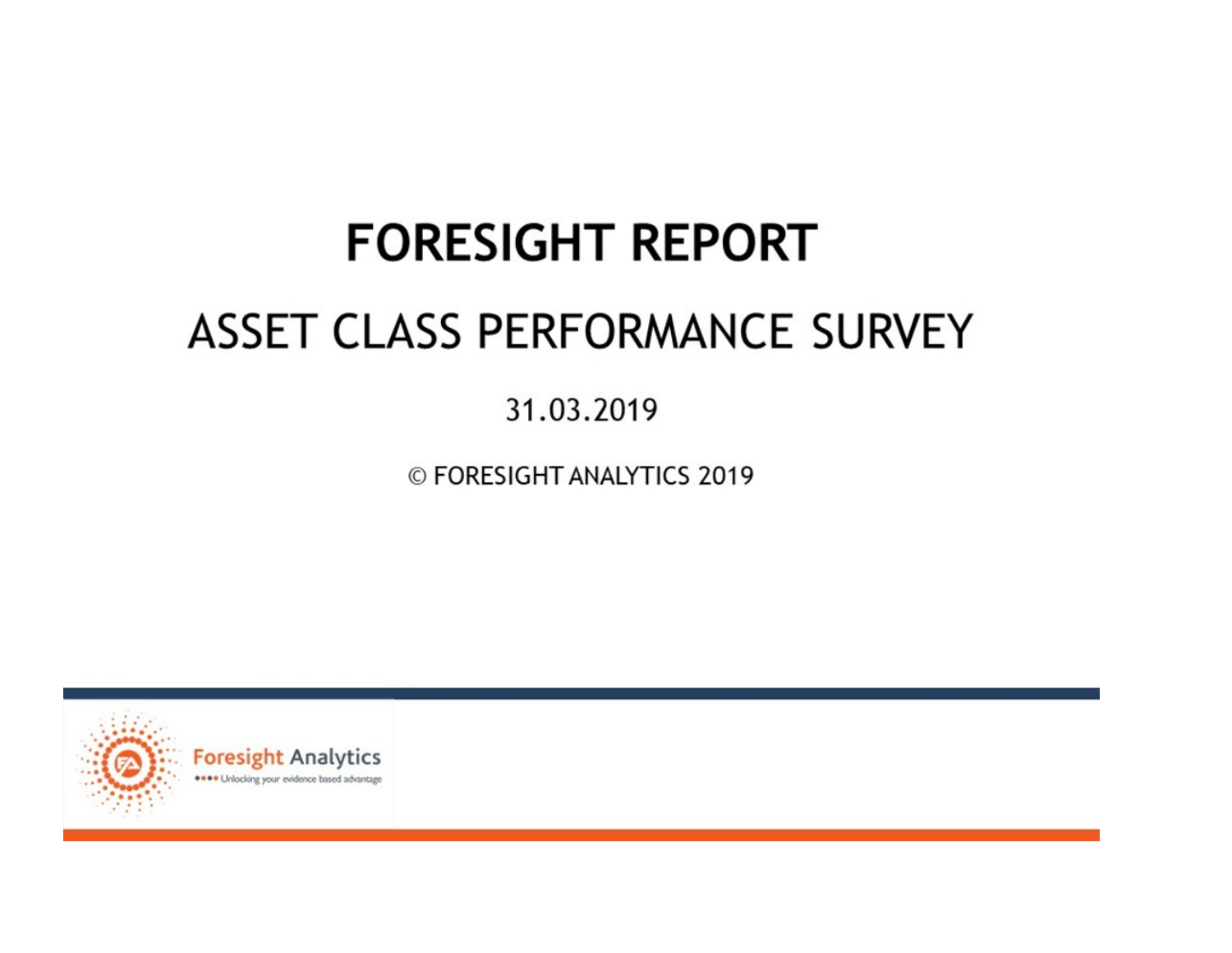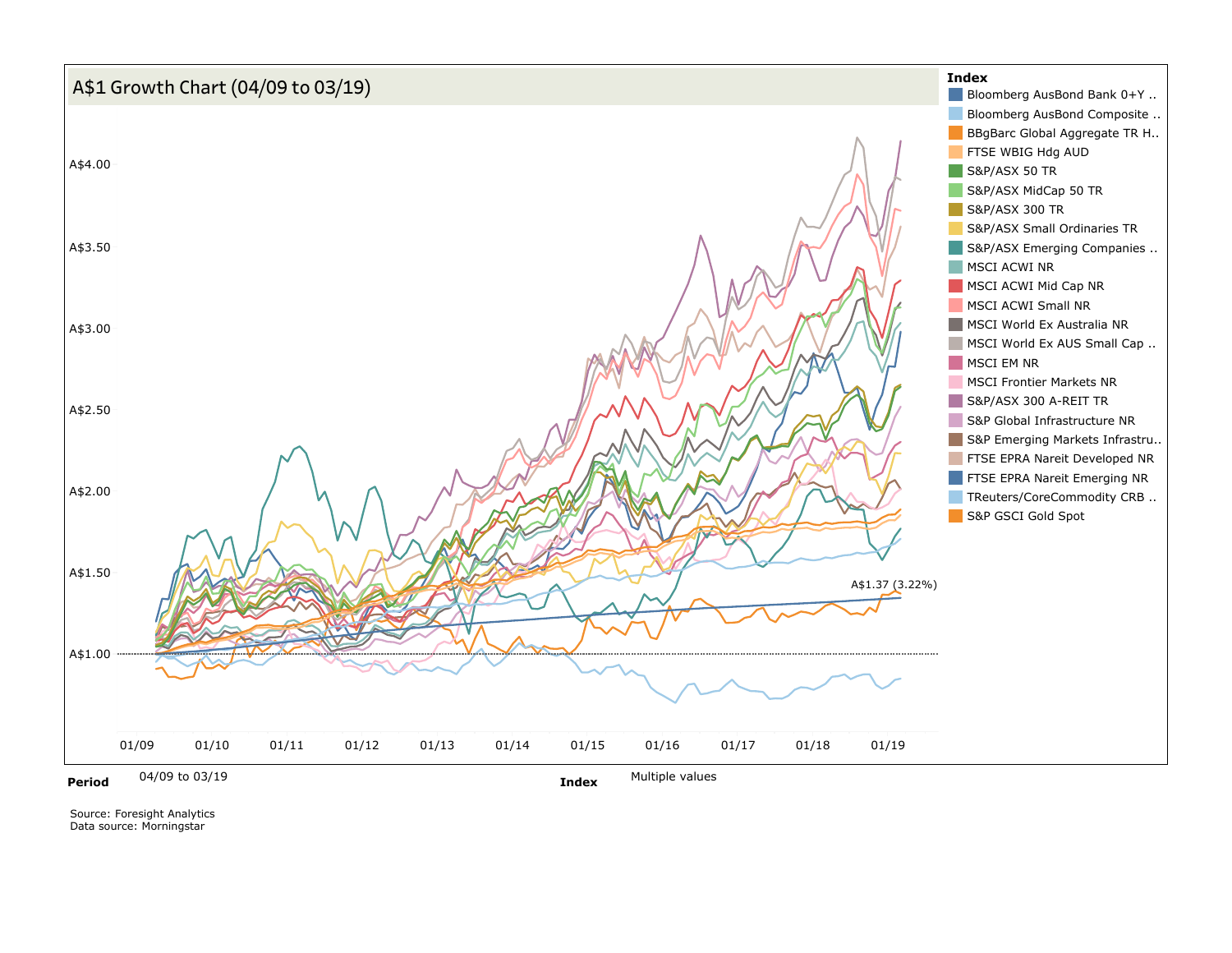# **Heat Map - Total Returns (31.03.2019, AUD)**

| Index                                   | 1 Month | 3 Month | 6 Month | <b>CYTD</b> | 1 Year  | 2 Year | 3 Year | 5 Year  | Annualised Annualised Annualised Annualised Annualised<br>10 Year | 15 Year | Annualised<br><b>Return from</b><br><b>Inception</b> |
|-----------------------------------------|---------|---------|---------|-------------|---------|--------|--------|---------|-------------------------------------------------------------------|---------|------------------------------------------------------|
| <b>FTSE EPRA Nareit Emerging N</b>      | 7.80    | 14.88   | 19.21   | 14.88       | 6.06    | 20.56  | 18.49  | 14.42   | 11.54                                                             |         | 15.55                                                |
| S&P/ASX 300 A-REIT TR                   | 6.04    | 14.38   | 12.43   | 14.38       | 25.92   | 12.17  | 10.19  | 14.90   | 15.29                                                             | 6.05    | 10.77                                                |
| <b>FTSE EPRA Nareit Developed</b>       | 3.67    | 13.57   | 10.08   | 13.57       | 22.31   | 12.05  | 8.52   | 12.23   | 13.74                                                             |         | 6.78                                                 |
| <b>S&amp;P Global Infrastructure NR</b> | 2.55    | 12.82   | 9.75    | 12.82       | 16.83   | 10.03  | 10.56  | 10.23   | 9.68                                                              | 8.39    | 7.12                                                 |
| <b>MSCI World Ex AUS Small Cap</b>      | $-0.49$ | 12.70   | $-4.80$ | 12.70       | 6.36    | 10.76  | 13.40  | 11.88   | 14.61                                                             | 8.56    | 8.25                                                 |
| <b>S&amp;P/ASX Small Ordinaries TR</b>  | $-0.12$ | 12.59   | $-2.83$ | 12.59       | 5.78    | 10.29  | 11.40  | 7.97    | 8.36                                                              | 5.90    | 5.50                                                 |
| <b>S&amp;P/ASX Emerging Companie</b>    | 2.78    | 12.30   | $-6.10$ | 12.30       | $-8.40$ | 3.70   | 8.04   | 5.36    | 5.89                                                              | 3.77    | 4.02                                                 |
| <b>MSCI ACWI Small NR</b>               | $-0.32$ | 12.09   | $-4.10$ | 12.09       | 5.05    | 10.19  | 12.89  | 11.31   | 14.04                                                             | 8.84    | 7.80                                                 |
| <b>MSCI ACWI Mid Cap NR</b>             | 0.77    | 12.05   | $-1.87$ | 12.05       | 6.40    | 10.64  | 11.84  | 11.36   | 12.66                                                             |         | 5.90                                                 |
| <b>MSCI World Ex Australia NR</b>       | 1.49    | 11.50   | $-0.87$ | 11.50       | 12.30   | 12.81  | 13.71  | 12.78   | 12.19                                                             | 7.30    | 9.73                                                 |
| <b>MSCI ACWI NR</b>                     | 1.41    | 11.17   | $-0.31$ | 11.17       | 10.79   | 12.49  | 13.65  | 12.27   | 11.74                                                             | 7.31    | 3.75                                                 |
| <b>S&amp;P/ASX 300 TR</b>               | 0.73    | 10.92   | 1.59    | 10.92       | 11.74   | 7.21   | 11.39  | 7.39    | 10.25                                                             | 8.60    | 11.19                                                |
| <b>S&amp;P/ASX 50 TR</b>                | 0.97    | 10.86   | 3.31    | 10.86       | 13.96   | 6.68   | 11.29  | 6.71    | 10.20                                                             | 8.77    | 11.24                                                |
| <b>S&amp;P/ASX MidCap 50 TR</b>         | 0.07    | 9.85    | $-4.58$ | 9.85        | 4.00    | 8.58   | 12.35  | 12.09   | 12.08                                                             | 9.43    | 11.39                                                |
| <b>MSCI EM NR</b>                       | 1.00    | 8.94    | 3.60    | 8.94        | $-0.02$ | 11.45  | 13.66  | 9.34    | 8.70                                                              | 8.44    | 7.64                                                 |
| <b>TReuters/CoreCommodity CR</b>        | 0.90    | 7.88    | $-2.94$ | 7.88        | 3.80    | 4.78   | 6.61   | $-3.93$ | $-1.59$                                                           | $-0.71$ | 4.28                                                 |
| <b>MSCI Frontier Markets NR</b>         | 1.37    | 5.92    | 4.15    | 5.92        | $-8.22$ | 7.78   | 9.75   | 6.07    | 7.25                                                              | 5.75    | 6.11                                                 |
| <b>Bloomberg AusBond Composi</b>        | 1.82    | 3.43    | 5.75    | 3.43        | 7.20    | 5.22   | 4.17   | 5.07    | 5.51                                                              | 5.81    | 8.07                                                 |
| <b>FTSE WBIG Hdg AUD</b>                | 1.83    | 2.83    | 4.59    | 2.83        | 4.51    | 3.69   | 3.06   | 4.77    | 6.38                                                              | 6.61    | 6.87                                                 |
| <b>BBgBarc Global Aggregate TR</b>      | 1.74    | 2.79    | 4.50    | 2.79        | 4.58    | 3.73   | 3.21   | 4.84    | 6.58                                                              | 6.46    | 8.24                                                 |
| <b>S&amp;P Emerging Markets Infras</b>  | $-2.72$ | 2.61    | 4.62    | 2.61        | $-0.49$ | 2.02   | 4.08   | 5.50    | 7.25                                                              |         | 8.94                                                 |
| <b>Bloomberg AusBond Bank 0+</b>        | 0.17    | 0.52    | 1.00    | 0.52        | 2.02    | 1.88   | 1.90   | 2.13    | 3.02                                                              | 4.09    | 6.27                                                 |
| <b>S&amp;P GSCI Gold Spot</b>           | $-1.18$ | 0.44    | 10.57   | 0.44        | 5.64    | 5.57   | 4.40   | 5.71    | 3.22                                                              | 8.19    | 6.26                                                 |
| Rank of % 1                             |         |         |         |             |         |        |        |         |                                                                   |         | 23                                                   |

**Measurement Period**

All

**Index** Multiple values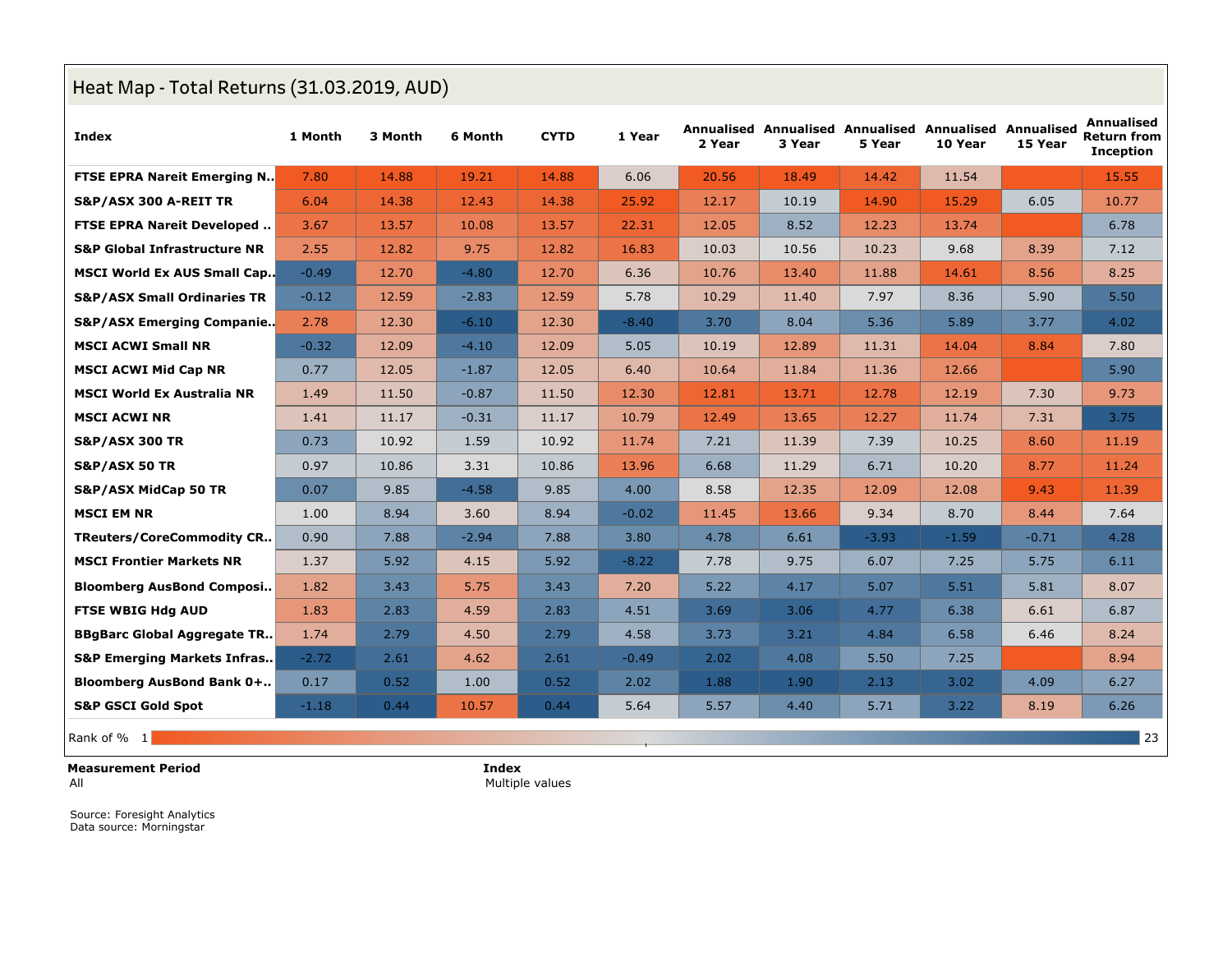# **Quantitative Statistics (31.03.2019, AUD)**

Risk free proxy: Bloomberg AusBond Bank 0+Y TR

|                                         | <b>Standard Deviation</b> |                |                               |             |             |            |                        |                | <b>Sharpe Ratio</b>           |             |                     |            | <b>Max Drawdown</b> |                |                                              |                                     |                                              |                  |  |
|-----------------------------------------|---------------------------|----------------|-------------------------------|-------------|-------------|------------|------------------------|----------------|-------------------------------|-------------|---------------------|------------|---------------------|----------------|----------------------------------------------|-------------------------------------|----------------------------------------------|------------------|--|
| <b>Index</b>                            | year                      | year<br>$\sim$ | ēā<br>$\rightarrow$<br>$\sim$ | year<br>LO. | neay<br>Vea | 15<br>year | year<br>$\overline{ }$ | year<br>$\sim$ | ar<br>$\rightarrow$<br>$\sim$ | year<br>LO. | $\frac{10}{\gamma}$ | 15<br>year | year                | year<br>$\sim$ | year<br>$\sim$                               | ēā<br>$\rightarrow$<br>$\mathsf{L}$ | 10<br>year                                   | 15<br>year       |  |
| <b>FTSE EPRA Nareit Emerging NR</b>     | 16.06                     | 14.31          | 12.48                         | 14.07       | 16.18       |            | 0.25                   | 1.31           | 1.33                          | 0.87        | 0.53                |            | $-16.48$            |                | $-16.52 -16.52 -19.49$                       |                                     | $-33.87$                                     |                  |  |
| MSCI World Ex AUS Small Cap             | 15.81                     | 12.41          | 12.46                         | 11.62       | 11.94       | 13.19      | 0.27                   | 0.72           | 0.92                          | 0.84        | 0.97                | 0.34       | $-16.80$            |                |                                              |                                     | $-16.80$ $-16.80$ $-16.80$ $-16.80$ $-43.87$ |                  |  |
| <b>S&amp;P/ASX Small Ordinaries TR</b>  | 15.23                     | 12.14          | 12.07                         | 12.75       | 15.45       | 17.44      | 0.25                   | 0.69           | 0.79                          | 0.46        | 0.35                | 0.10       | $-14.00$            |                | $-14.00$ $-14.00$ $-14.00$                   |                                     | -27.56 -60.87                                |                  |  |
| <b>MSCI ACWI Small NR</b>               | 14.82                     | 11.66          | 11.53                         | 10.81       | 11.36       | 12.62      | 0.20                   | 0.71           | 0.95                          | 0.85        | 0.97                | 0.38       | $-15.86$            |                |                                              |                                     | $-15.86$ $-15.86$ $-15.86$ $-16.29$ $-42.81$ |                  |  |
| <b>S&amp;P/ASX Emerging Companies</b>   | 14.52                     | 13.52          | 14.18                         | 14.01       | 19.07       | 21.58      | $-0.72$                | 0.14           | 0.43                          | 0.23        | 0.15                | $-0.01$    | $-19.86$            |                | $-21.56$ $-21.56$ $-21.56$                   |                                     | -50.54 -65.04                                |                  |  |
| <b>MSCI ACWI Mid Cap NR</b>             | 12.70                     | 10.28          | 9.93                          | 9.85        | 10.33       |            | 0.35                   | 0.85           | 1.00                          | 0.94        | 0.93                |            |                     |                | $-12.90$ $-12.90$ $-12.90$ $-12.90$ $-14.41$ |                                     |                                              |                  |  |
| <b>S&amp;P/ASX MidCap 50 TR</b>         | 12.64                     | 10.33          | 10.87                         | 12.00       | 13.40       | 15.10      | 0.16                   | 0.65           | 0.96                          | 0.83        | 0.68                | 0.35       | $-13.78$            |                | $-13.78$ $-13.78$ $-13.78$                   |                                     | -18.70 -54.78                                |                  |  |
| TReuters/CoreCommodity CRB              | 12.14                     | 10.50          | 12.53                         | 12.36       | 11.48       | 13.02      | 0.15                   | 0.28           | 0.38                          | $-0.49$     | $-0.40$             | $-0.37$    |                     |                | $-10.12$ $-10.12$ $-13.97$ $-33.54$          |                                     | -36.01 -53.47                                |                  |  |
| <b>MSCI World Ex Australia NR</b>       | 11.67                     | 9.93           | 9.93                          | 10.18       | 10.24       | 11.18      | 0.88                   | 1.10           | 1.19                          | 1.05        | 0.90                | 0.29       | $-11.10$            |                |                                              |                                     | $-11.10$ $-11.10$ $-11.10$ $-13.83$ $-38.41$ |                  |  |
| <b>MSCI Frontier Markets NR</b>         | 11.54                     | 10.75          | 10.84                         | 11.19       | 12.52       | 15.84      | $-0.89$                | 0.55           | 0.72                          | 0.35        | 0.34                | 0.11       | $-13.94$            |                |                                              |                                     | $-13.94$ $-13.94$ $-15.62$ $-25.49$ $-57.32$ |                  |  |
| <b>S&amp;P/ASX 300 TR</b>               | 11.14                     | 9.19           | 9.38                          | 11.13       | 11.93       | 12.92      | 0.87                   | 0.58           | 1.01                          | 0.47        | 0.61                | 0.35       | $-9.50$             | $-9.50$        |                                              | $-9.50 - 13.45$                     | -15.41 -47.55                                |                  |  |
| <b>MSCI ACWI NR</b>                     | 11.05                     | 9.42           | 9.25                          | 9.52        | 9.65        | 10.72      | 0.79                   | 1.13           | 1.27                          | 1.07        | 0.90                | 0.30       | $-10.33$            |                |                                              |                                     | $-10.33 - 10.33 - 10.33 - 13.35 - 37.70$     |                  |  |
| <b>S&amp;P/ASX 50 TR</b>                | 10.72                     | 9.09           | 9.27                          | 11.23       | 11.86       | 12.60      | 1.11                   | 0.53           | 1.01                          | 0.41        | 0.61                | 0.37       | $-8.65$             | $-8.65$        | $-8.65$                                      |                                     | -16.04 -16.04 -44.60                         |                  |  |
| <b>MSCI EM NR</b>                       | 10.63                     | 9.88           | 8.59                          | 9.82        | 11.09       | 13.63      | $-0.19$                | 0.97           | 1.37                          | 0.73        | 0.51                | 0.32       | $-11.10$            |                | $-11.11 -11.11 -20.33$                       |                                     | -20.33 -44.29                                |                  |  |
| <b>S&amp;P GSCI Gold Spot</b>           | 10.53                     | 9.72           | 9.90                          | 13.85       | 16.76       | 16.97      | 0.34                   | 0.38           | 0.25                          | 0.26        | 0.01                | 0.24       | $-5.40$             | -6.90          | $-11.04 -11.29$                              |                                     | $-22.07 - 23.34$                             |                  |  |
| <b>S&amp;P Emerging Markets Infrast</b> | 10.07                     | 8.18           | 8.79                          | 10.25       | 11.01       |            | $-0.25$                | 0.02           | 0.25                          | 0.33        | 0.38                |            | $-8.35$             |                | $-11.90 -11.90 -17.96$                       |                                     | $-20.00$                                     |                  |  |
| <b>FTSE EPRA Nareit Developed NR</b>    | 9.85                      | 9.72           | 10.23                         | 11.29       | 11.19       |            | 2.06                   | 1.05           | 0.65                          | 0.90        | 0.96                |            | $-5.12$             | $-7.95$        | $-9.18$                                      | $-9.18$                             | $-12.24$                                     |                  |  |
| S&P/ASX 300 A-REIT TR                   | 9.56                      | 9.97           | 11.92                         | 12.10       | 12.92       | 16.58      | 2.50                   | 1.03           | 0.70                          | 1.06        | 0.95                | 0.12       | $-4.87$             | $-6.29$        | $-14.04$                                     | $-14.04$                            | $-14.04$ $-70.62$                            |                  |  |
| <b>S&amp;P Global Infrastructure NR</b> | 9.37                      | 9.85           | 9.62                          | 9.63        | 9.26        | 10.27      | 1.58                   | 0.83           | 0.90                          | 0.84        | 0.72                | 0.42       | -4.15               | $-9.03$        | $-9.03$                                      | $-9.58$                             |                                              | $-12.82 - 36.12$ |  |
| FTSE WBIG Hdg AUD                       | 2.53                      | 2.21           | 2.57                          | 2.66        | 2.64        | 2.78       | 0.99                   | 0.82           | 0.45                          | 1.00        | 1.27                | 0.91       | $-0.70$             | $-1.00$        | $-2.68$                                      | $-2.68$                             | $-2.68$                                      | $-2.68$          |  |
| <b>BBgBarc Global Aggregate TR</b>      | 2.36                      | 2.08           | 2.44                          | 2.55        | 2.56        | 2.75       | 1.08                   | 0.89           | 0.54                          | 1.06        | 1.39                | 0.86       | -0.61               | $-0.91$        | $-2.52$                                      | $-2.52$                             | $-2.53$                                      | $-2.53$          |  |
| <b>Bloomberg AusBond Composit</b>       | 2.28                      | 2.33           | 2.56                          | 2.63        | 2.70        | 2.70       | 2.27                   | 1.43           | 0.89                          | 1.12        | 0.92                | 0.64       | $-0.42$             | $-0.97$        | $-3.08$                                      | $-3.08$                             | $-3.08$                                      | $-3.08$          |  |
| <b>Bloomberg AusBond Bank 0+Y</b>       | 0.04                      | 0.05           | 0.06                          | 0.11        | 0.32        | 0.52       | 0.00                   | 0.00           | 0.00                          | 0.00        | 0.00                | 0.00       |                     |                |                                              |                                     |                                              |                  |  |
| Multiple values<br><b>Statistics</b>    |                           |                |                               | Period      | All         |            |                        |                | Index                         |             | Multiple values     |            |                     |                |                                              |                                     |                                              |                  |  |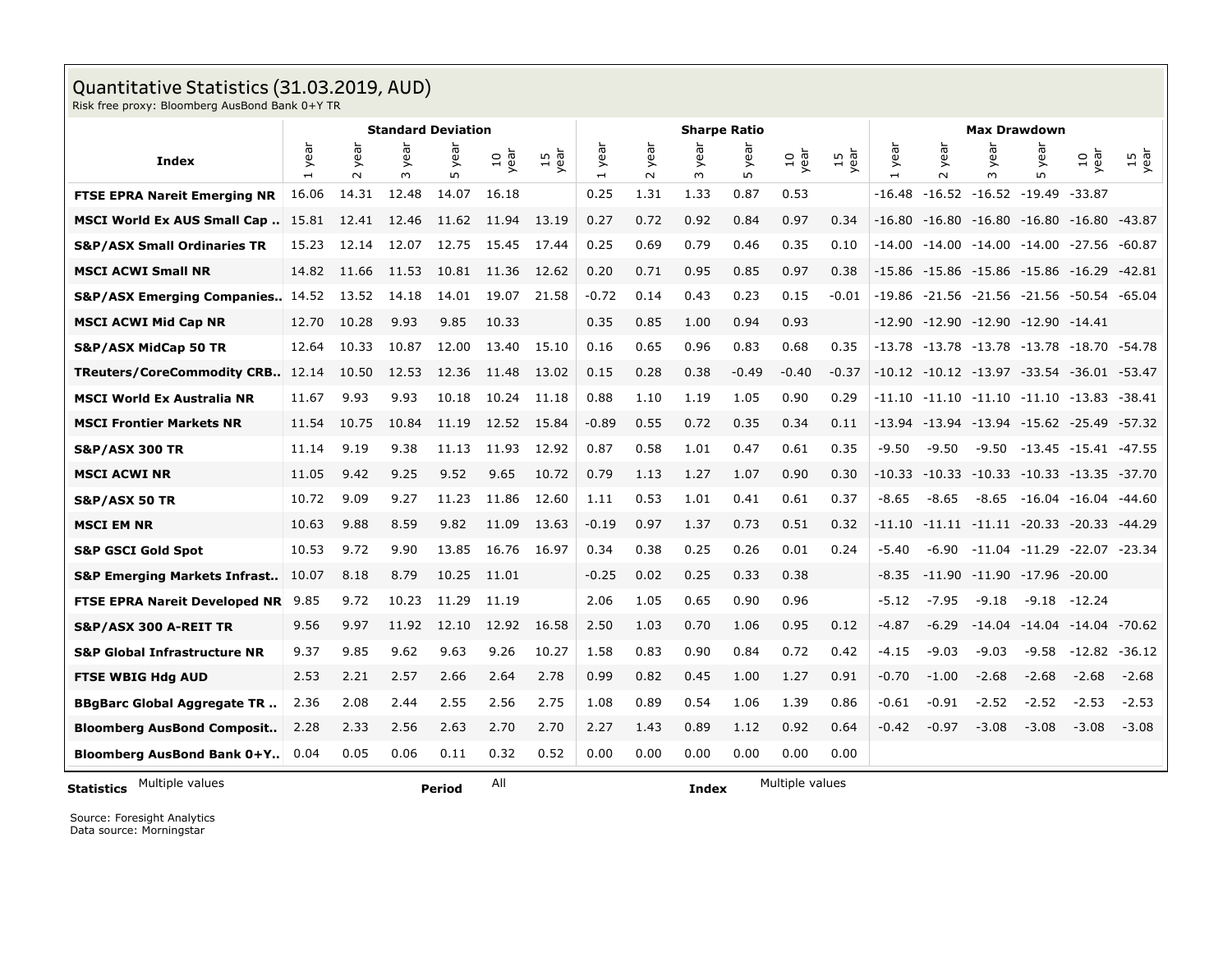| 3 year Correlation Matrix (ending at 31.03.2019, AUD) |                                |                                                                                                   |                                             |                                            |                        |                          |                                                             |                      |                                    |                                            |                                           |                          |                         |                           |                                |                                     |                                 |                                                      |                                                    |                                        |                                                         |                          |                             |
|-------------------------------------------------------|--------------------------------|---------------------------------------------------------------------------------------------------|---------------------------------------------|--------------------------------------------|------------------------|--------------------------|-------------------------------------------------------------|----------------------|------------------------------------|--------------------------------------------|-------------------------------------------|--------------------------|-------------------------|---------------------------|--------------------------------|-------------------------------------|---------------------------------|------------------------------------------------------|----------------------------------------------------|----------------------------------------|---------------------------------------------------------|--------------------------|-----------------------------|
|                                                       | 0<br>AusBond Bank<br>Bloomberg | Compo<br>Bloomberg<br>AusBond                                                                     | Aggregate TR H.<br>Global<br><b>BBgBarc</b> | <b>DPH</b><br><b>WBIG</b><br>AUD<br>ш<br>E | <b>ACWINR</b><br>MSCI. | Ξ<br>MSCI ACWI<br>Cap NR | Small<br><b>ACWI</b><br>$\tilde{\mathbf{z}}$<br><b>NSCI</b> | EM NR<br><b>MSCI</b> | <b>MSCI Frontier</b><br>Markets NR | ă<br>Gap<br>MSCI World<br><b>AUS Small</b> | ѽ<br>Australia NR<br>World<br><b>MSCI</b> | <b>S&amp;P/ASX 50 TR</b> | S&P/ASX MidCap<br>50 TR | <b>S&amp;P/ASX 300 TR</b> | S&P/ASX Small<br>Ordinaries TR | Comp<br>/ASX<br>merging<br>S&P<br>ш | 300<br>F<br>ĂŜ<br>A-REIT<br>S&P | $\tilde{\mathbf{z}}$<br>Infrastructure<br>S&P Global | Markets Infrastr<br>Emerging<br>S&P                | Nareit<br>Developed NR<br>EPRA<br>FTSE | ō<br>$\frac{\alpha}{2}$<br>EPRA Nar<br>Emerging<br>FTSE | CoreCommodity<br>Reuters | Gold<br>GSCI<br>Spot<br>S&P |
| <b>Bloomberg AusBond Bank 0+Y TR</b>                  | .00                            | 0.30                                                                                              | 0.14                                        | 0.13                                       | 0.23                   | 0.20                     | 0.18                                                        | 0.05                 | $-0.03$                            | 0.18                                       | 0.23                                      | 0.22                     | 0.23                    | 0.23                      | 0.16                           | 0.21                                | 0.25                            | 0.24                                                 | 0.20                                               |                                        | 0.03                                                    | 0.19                     | 0.07                        |
| <b>Bloomberg AusBond Composite</b>                    | 0.30                           |                                                                                                   |                                             |                                            | 0.08                   |                          | 0.02                                                        |                      |                                    |                                            | (1)                                       | -0.03                    | 0.16                    | 0.01                      | 0.10                           | 0.09                                |                                 | 0.44                                                 | 0.09                                               | 0.44                                   |                                                         | 0.01                     | 0.55                        |
| <b>BBgBarc Global Aggregate TR Hd., 0.14</b>          |                                |                                                                                                   |                                             |                                            | -0.09                  | -0.07                    |                                                             | 0.27                 | -0.09                              |                                            | -0.13                                     | $-0.04$ 0.08             |                         | 0.00                      | 0.15                           |                                     |                                 | 0.39                                                 |                                                    | 0.44                                   |                                                         | -0.12                    | 0.58                        |
| <b>FTSE WBIG Hdg AUD</b>                              | 0.13                           |                                                                                                   |                                             |                                            |                        | $-0.10$ $-0.07$          |                                                             |                      | $-0.08$                            |                                            |                                           | $-0.05$ 0.07             |                         | $-0.01$                   |                                |                                     |                                 | 0.38                                                 | 0.24                                               | 0.44                                   | 0,46                                                    |                          | 0.57                        |
| <b>MSCI ACWI NR</b>                                   | 0.23                           | 0.08                                                                                              | -0.09                                       | -0.10                                      |                        |                          |                                                             | 0.56                 |                                    |                                            | 1.00.                                     | 0.66                     | 0.76                    | 0.70                      | 0.65                           |                                     |                                 |                                                      |                                                    | 0.64                                   |                                                         | 0.47                     | $-0.17$                     |
| <b>MSCI ACWI Mid Cap NR</b>                           | 0.20                           | 0.10                                                                                              | -0.07                                       | -0.07                                      |                        |                          |                                                             |                      |                                    |                                            |                                           | 0.69                     | 0.79                    | 0.73                      |                                |                                     |                                 |                                                      | 0.18                                               | 0.65                                   |                                                         | 0.44                     | $-0.15$                     |
| <b>MSCI ACWI Small NR</b>                             | 0.18                           | 0.02                                                                                              |                                             | $-0.12$                                    |                        |                          |                                                             |                      | 0.38                               |                                            | 0.94                                      | 0.68                     | 0.76                    | 0.72                      |                                |                                     |                                 |                                                      | 0.10                                               | 0.66                                   | 0.15                                                    | 0.48                     | $-0.21$                     |
| <b>MSCI EM NR</b>                                     | 0.05                           |                                                                                                   |                                             |                                            |                        |                          |                                                             |                      |                                    |                                            | 0.48                                      | 0.35                     | 0.51                    | 0.40                      |                                |                                     | 0.28                            | 0.48                                                 | 0.63                                               | 0,23                                   |                                                         | 0.02                     | 0.14                        |
| <b>MSCI Frontier Markets NR</b>                       |                                | $-0.03$ 0.05                                                                                      | $-0.09$                                     | $-0.08$ 0.50                               |                        | (149                     |                                                             |                      |                                    |                                            | 0.48                                      | 0.20                     | 0.32                    | 0.21                      | 0.11                           | 0.07                                | 0.02                            | 0.46                                                 | 0.34                                               | 0.14                                   |                                                         | 0.29                     | 0.11                        |
| <b>MSCI World Ex AUS Small Cap NR</b>                 | 0.18                           | -0.01                                                                                             | -0.15                                       | -0.15                                      |                        |                          |                                                             |                      |                                    |                                            | 0.93                                      | 0.66                     | 0.71                    | 0.70                      | 0.69                           | 0.29                                | 0.49                            | 0.55                                                 | 0.05                                               | 0.66                                   | 0.10                                                    | 0.49                     | $-0.24$                     |
| <b>MSCI World Ex Australia NR</b>                     | 0.23                           | 0.07                                                                                              |                                             | $-0.13$                                    |                        |                          | 094                                                         | 048                  | 048                                |                                            |                                           |                          | 0.73                    | 0.69                      | 0.62                           |                                     |                                 | 0.66                                                 | 0.15                                               | 0.65                                   | 0.14                                                    | 0.50                     | $-0.20$                     |
| <b>S&amp;P/ASX 50 TR</b>                              |                                | -0.03                                                                                             |                                             | -0.05                                      |                        |                          |                                                             |                      |                                    |                                            |                                           |                          | 0.84                    | 0.99                      |                                |                                     |                                 | 0.49                                                 | 0.20                                               | 0.44                                   | -0.01                                                   | 0.27                     | $-0.06$                     |
| <b>S&amp;P/ASX MidCap 50 TR</b>                       | 0.23                           | 0.16                                                                                              | 0.08                                        | 0.07                                       |                        |                          |                                                             |                      |                                    |                                            |                                           | 0.84                     | 1,00                    | 0.90                      |                                |                                     |                                 |                                                      |                                                    | 0.53                                   | 0.11                                                    | 0.21                     | $-0.04$                     |
| <b>S&amp;P/ASX 300 TR</b>                             | 0.23                           | 0.01                                                                                              | 0.00                                        | -0.01                                      |                        |                          |                                                             | 0.40                 |                                    |                                            | 0.69                                      | 0.99                     | 0.90                    | 1.00                      |                                |                                     |                                 |                                                      | 0.21                                               | 0.48                                   | 0.03                                                    | 0.26                     | $-0.07$                     |
| <b>S&amp;P/ASX Small Ordinaries TR</b>                | 0.16                           |                                                                                                   |                                             |                                            |                        |                          |                                                             |                      |                                    |                                            |                                           |                          | 0.81                    | 0.86                      |                                |                                     |                                 |                                                      |                                                    |                                        | 0.14                                                    | 0.19                     | $-0.09$                     |
| <b>S&amp;P/ASX Emerging Companies T</b> 0.21          |                                | 0.09                                                                                              | 0.18                                        | 0.17                                       |                        |                          |                                                             |                      | 0.07                               |                                            | 0.24                                      | 0.47                     | 0.58                    | 0.54                      |                                |                                     | 0.26                            | 0.09                                                 | 0.01                                               | 0.14                                   | 0.22                                                    | 0.11                     | $-0.04$                     |
| S&P/ASX 300 A-REIT TR                                 | 0.25                           | 0.46                                                                                              |                                             |                                            |                        |                          |                                                             | 0.28                 | 0.02                               |                                            | 0.51                                      | 0.57                     | 0.56                    | 0.59                      | 0.57                           | 0.26                                |                                 | 0.66                                                 | 0.21                                               |                                        |                                                         | 0.25                     | 0.30                        |
| <b>S&amp;P Global Infrastructure NR</b>               | 0.24                           | () 44                                                                                             |                                             | 0.38                                       | 0.6/                   | 065                      | 0.57                                                        | 0.48                 | 0.46                               |                                            | 0.66                                      | 0.49                     | 0.53                    | 0.51                      | 0.43                           | 0.09                                | 0.66                            | 1 OO                                                 | 0.36                                               | 0.77                                   | 0.27                                                    | 0.43                     | 0.29                        |
| <b>S&amp;P Emerging Markets Infrastru</b>             | 0.20                           |                                                                                                   |                                             |                                            |                        |                          |                                                             |                      |                                    |                                            | 0.15                                      | 0.20                     | 0.25                    | 0.21                      | 0.14                           | 0.01                                | 0.21                            | 0.36                                                 |                                                    | 0.07                                   |                                                         | 0.01                     | 0.36                        |
| <b>FTSE EPRA Nareit Developed NR</b>                  | 0.27                           |                                                                                                   |                                             | 0.44                                       |                        |                          | 0.66                                                        |                      |                                    |                                            | 0.65                                      | 0.44                     | 0.53                    | 0.48                      | 0.52                           |                                     |                                 |                                                      | 0.07                                               | 1.00                                   |                                                         | 0.34                     | 0.13                        |
| <b>FTSE EPRA Nareit Emerging NR</b>                   | 0.03                           |                                                                                                   |                                             |                                            |                        |                          |                                                             |                      |                                    |                                            |                                           | -0.01                    | 0.11                    | 0.03                      | 0.14                           |                                     |                                 |                                                      | 0.45                                               |                                        |                                                         |                          | 0.14                        |
| <b>TReuters/CoreCommodity CRB TR</b>                  | 0.19                           | 0.01                                                                                              | $-0.12$                                     | $-0.13$                                    | (147)                  | () 44                    | 0.48                                                        | 0.02                 | 0.29                               | 0.49                                       | $0.50 \pm 0.27$                           |                          | 0.21                    | 0.26                      | 0.19                           | 0.11                                | 0.25                            | (143                                                 | 0.01                                               | 0.34                                   | $-0.17$                                                 | 1.00                     | 0.14                        |
| <b>S&amp;P GSCI Gold Spot</b>                         |                                | $0.07$   0.55   0.58   0.57   -0.17   -0.15   -0.21   0.14   0.11   -0.24   -0.20   -0.06   -0.04 |                                             |                                            |                        |                          |                                                             |                      |                                    |                                            |                                           |                          |                         | $-0.07$                   |                                |                                     |                                 |                                                      | $-0.09$ $-0.04$ 0.30 0.29 0.36 0.13 0.14 0.14 1.00 |                                        |                                                         |                          |                             |
| 3 year<br>Period                                      |                                |                                                                                                   |                                             |                                            |                        |                          |                                                             |                      |                                    |                                            |                                           |                          |                         |                           |                                |                                     |                                 |                                                      |                                                    |                                        |                                                         |                          |                             |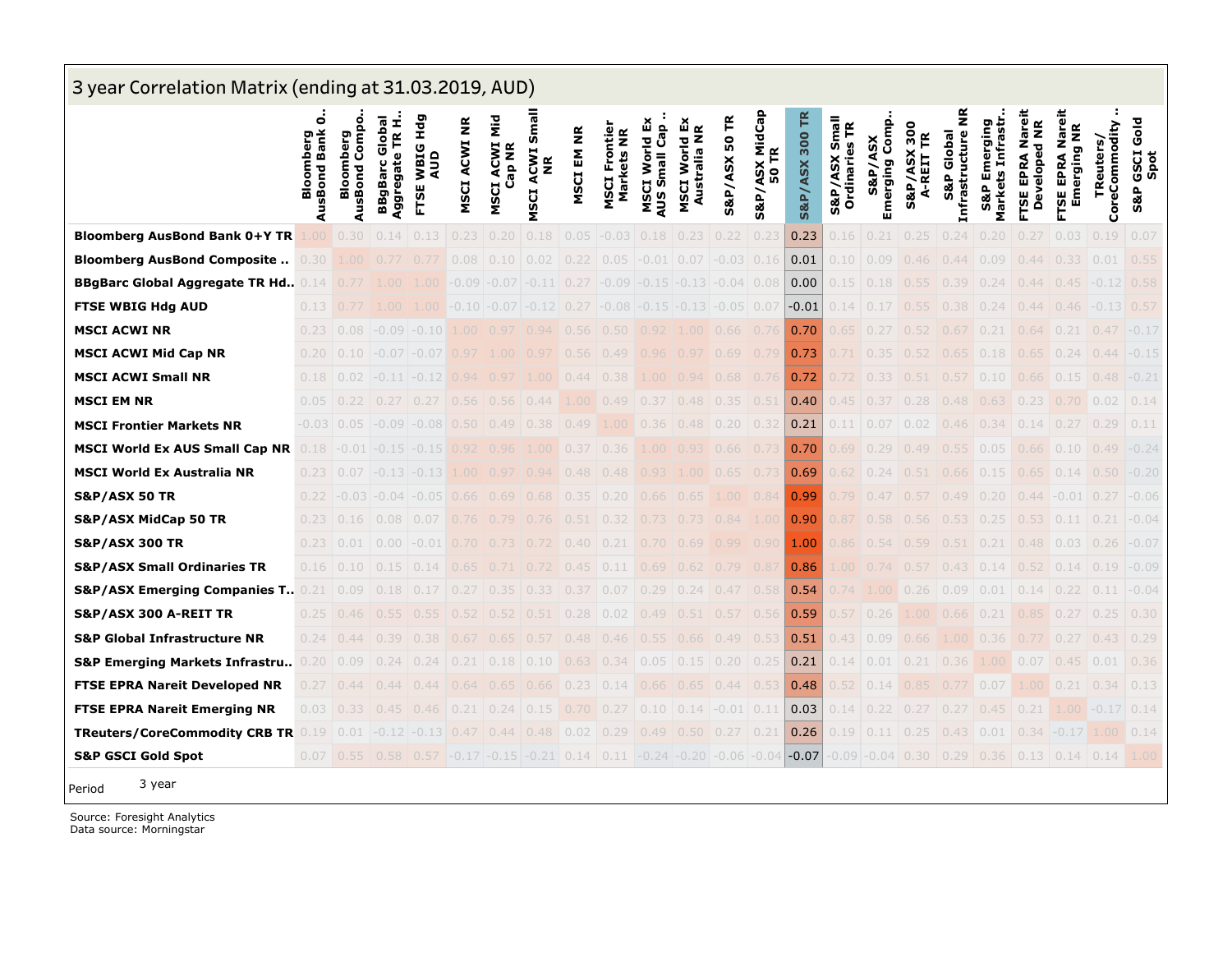

Asset class Multiple values Measurement Period Multiple values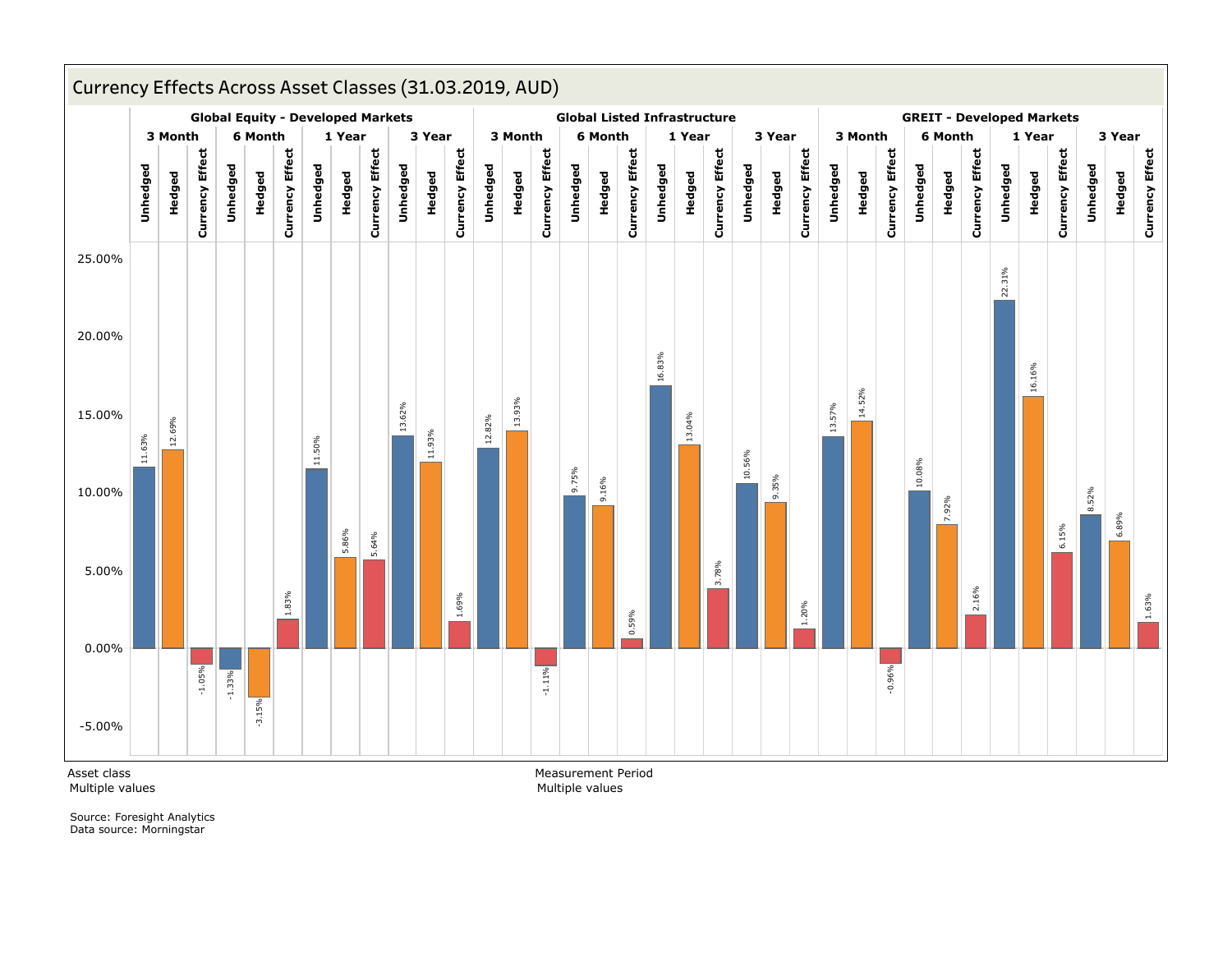# **Top 15 currencies by weight in the MSCI ACWI NR index (March 2019)**

#### **Calendar Year Returns of Currency Pairs**

The returns are calcuated using monthly closing mid spot rates at 4 p.m London time expressed as amount of foreign currencies for one unit of Australian dollar.

| ZUIJ)                            |        |                                                                                                                                                                                                      | 2004     | 2005 | 2006                       | 2007 | 2008    | 2009                                                                                                                                       | 2010 | 2011 | 2012  | 2013              | 2014    | 2015                                                 | 2016                      | 2017        | 2018 |
|----------------------------------|--------|------------------------------------------------------------------------------------------------------------------------------------------------------------------------------------------------------|----------|------|----------------------------|------|---------|--------------------------------------------------------------------------------------------------------------------------------------------|------|------|-------|-------------------|---------|------------------------------------------------------|---------------------------|-------------|------|
| <b>US Dollar</b>                 | 57.61% | <b>AUDUSD</b>                                                                                                                                                                                        | 0.74%    |      | -7.28% 12.89% 12.89%       |      | # # # # | $32.43\%$ 12.66% 0.17%                                                                                                                     |      |      | 0.71% | ####              | # # # # |                                                      | 0.68% -0.39% 0.66% -7.59% |             |      |
|                                  |        | <b>AUDEUR</b>                                                                                                                                                                                        |          |      |                            |      |         | -4.31% -0.80% 2.41% -4.37% -9.79% 29.97% 7.42% 6.34% 4.82%                                                                                 |      |      |       |                   |         | $\# \# \# \#$ 5.36% -5.06% 6.41% $\# \# \# \#$ 1.52% |                           |             |      |
| Euro                             | 9.46%  | <b>AUDJPY</b>                                                                                                                                                                                        |          |      | 3.42% 1.86% 13.00% -4.24%  |      |         | #### 25.42% 0.18% -0.26% 14.58% -2.60% -4.43% -5.66% -1.43% -3.96% -3.60%                                                                  |      |      |       |                   |         |                                                      |                           |             |      |
| Japanese Yen                     | 7.23%  | <b>AUDGBP</b>                                                                                                                                                                                        |          |      |                            |      |         | $-1.61\%$ 0.83% $-0.32\%$ 12.11% 4.96% 24.91% 6.69% 0.29% 6.04%                                                                            |      |      |       |                   |         | $\# \# \# \#$ -7.67% 3.87% 13.95% -9.84% -0.60%      |                           |             |      |
| <b>Pound Sterling</b>            | 5.16%  | <b>AUDHKD</b>                                                                                                                                                                                        |          |      | 0.83% -7.75% 13.68% 12.49% |      |         | $\# \# \# \#$ 32.71% 12.83% 0.00% 0.68%                                                                                                    |      |      |       | # # # # # # # # # |         |                                                      | 0.74% -0.21% 1.67% -7.57% |             |      |
|                                  |        | <b>AUDCAD</b>                                                                                                                                                                                        |          |      |                            |      |         | -6.98% #### 11.41% 0.51% -6.80% 6.55% 7.66% 3.03% 2.65% -3.40% -5.72% 3.20% 1.99% -2.52% -4.35%                                            |      |      |       |                   |         |                                                      |                           |             |      |
| <b>Hong Kong Dollar</b>          | 13.79% | <b>AUDCHF</b>                                                                                                                                                                                        |          |      |                            |      |         | -4.79% 1.04% 5.26% -7.67% #### 22.56% -1.80% -1.63% 5.97% #### -9.74% -0.45% 3.90% -4.25% -3.59%                                           |      |      |       |                   |         |                                                      |                           |             |      |
| <b>Canadian Dollar</b> 3.12%     |        | <b>AUDKRW</b>                                                                                                                                                                                        | ####     |      |                            |      |         | #### 9.31% 18.84% 5.14% 9.26% 9.04% 3.40% -1.12% #### ####                                                                                 |      |      |       |                   |         | $3.94\%$ -2.76% -4.42% -0.96%                        |                           |             |      |
|                                  |        | <b>AUDTWD</b>                                                                                                                                                                                        |          |      |                            |      |         | -3.80% -4.51% 15.09% 3.66% #### 24.34% 4.14% 0.56% 1.75% -9.21% #### 3.75% -6.19% -3.44% -1.99%                                            |      |      |       |                   |         |                                                      |                           |             |      |
| <b>Swiss Franc</b>               | 2.68%  | <b>AUDINR</b>                                                                                                                                                                                        |          |      |                            |      |         | $1.49\%$ $-5.51\%$ 9.38% 4.86% $-4.26\%$ 17.44% 11.89% 14.43% 7.46% $-1.69\%$ #### 7.08% $-2.48\%$ 1.06% $-1.81\%$                         |      |      |       |                   |         |                                                      |                           |             |      |
| <b>Australian Dollar   2.10%</b> |        | <b>Calendar Year Volatility of Currency Pairs</b><br>The volatility is calcuated using monthly closing mid spot rates at 4 p.m London time expressed as amount of foreign currencies for one unit of |          |      |                            |      |         |                                                                                                                                            |      |      |       |                   |         |                                                      |                           |             |      |
| <b>South Korean Won</b>   1.52%  |        | Australian dollar.                                                                                                                                                                                   | 2004     | 2005 | 2006                       | 2007 | 2008    | 2009                                                                                                                                       | 2010 | 2011 | 2012  | 2013              | 2014    | 2015                                                 | 2016                      | 2017        | 2018 |
| <b>New Taiwan Dollar   1.30%</b> |        | <b>AUDUSD</b>                                                                                                                                                                                        | 9.62%    |      |                            |      |         | 6.85% 8.56% 13.45% 25.46% 11.32% 16.80% 17.16% 9.96% 12.25% 8.86% 11.82% 9.55% 9.12% 8.09%                                                 |      |      |       |                   |         |                                                      |                           |             |      |
|                                  |        | <b>AUDEUR</b>                                                                                                                                                                                        |          |      |                            |      |         | $6.60\%$ $7.97\%$ $6.27\%$ $11.36\%$ $10.93\%$ $4.83\%$ $8.59\%$ $9.77\%$ $9.59\%$ $10.83\%$ $6.16\%$ $10.20\%$ $6.58\%$ $7.08\%$ $9.20\%$ |      |      |       |                   |         |                                                      |                           |             |      |
| Indian Rupee 1.03%               |        | <b>AUDJPY</b>                                                                                                                                                                                        | 7.49%    |      |                            |      |         | 7.98% 6.21% 17.68% 32.76% 12.70% 17.28% 18.46% 15.05% 12.95% 9.53% 13.47% 10.65% 9.80% 10.63%                                              |      |      |       |                   |         |                                                      |                           |             |      |
| <b>Brazilian Real</b> 0.83%      |        | <b>AUDGBP</b>                                                                                                                                                                                        | 6.30%    |      |                            |      |         | 6.56% 6.20% 10.83% 21.80% 8.90% 12.51% 10.77% 7.24% 10.66% 7.01% 9.46% 16.16% 9.68% 8.45%                                                  |      |      |       |                   |         |                                                      |                           |             |      |
|                                  |        |                                                                                                                                                                                                      |          |      |                            |      |         |                                                                                                                                            |      |      |       |                   |         |                                                      |                           |             |      |
|                                  |        | <b>AUDHKD</b>                                                                                                                                                                                        | $9.40\%$ |      |                            |      |         | 6.95% 8.22% 13.07% 25.70% 11.25% 16.36% 16.97% 9.86% 12.20% 8.73% 11.54% 9.45% 9.23% 7.96%                                                 |      |      |       |                   |         |                                                      |                           |             |      |
| Swedish Krona 0.75%              |        | <b>AUDCAD</b>                                                                                                                                                                                        | 7.95%    |      |                            |      |         | 8.18% 8.25% 8.58% 18.56% 10.42% 10.66% 7.41% 6.15% 10.39% 6.83% 7.77% 8.22%                                                                |      |      |       |                   |         |                                                      |                           | 3.43% 7.00% |      |
| South African Rand 0.67%         |        | <b>AUDCHF</b>                                                                                                                                                                                        | $8.58\%$ |      |                            |      |         | 8.36% 6.89% 13.28% 19.33% 5.17% 12.08% 10.01% 8.57% 10.59% 13.92% 9.07% 5.07% 8.76% 10.25%                                                 |      |      |       |                   |         |                                                      |                           |             |      |
| Danish Krone   0.55%             |        | <b>AUDKRW</b>                                                                                                                                                                                        | 6.99% .  |      |                            |      |         | 7.31% 7.60% 9.11% 24.39% 10.86% 7.49% 6.20% 7.93% 8.99% 7.79%                                                                              |      |      |       |                   |         | 6.22% 4.47% 10.80% 6.97%                             |                           |             |      |
| March 2019                       |        | <b>AUDTWD</b>                                                                                                                                                                                        | 6.86% .  |      |                            |      |         | 6.87% 7.56% 12.62% 20.98% 9.58% 13.78% 11.63% 8.85% 10.72% 6.44% 6.55% 5.33% 8.74% 8.04%                                                   |      |      |       |                   |         |                                                      |                           |             |      |

Source: Foresight Analytics

Data source: Morningstar and Thomson Reuters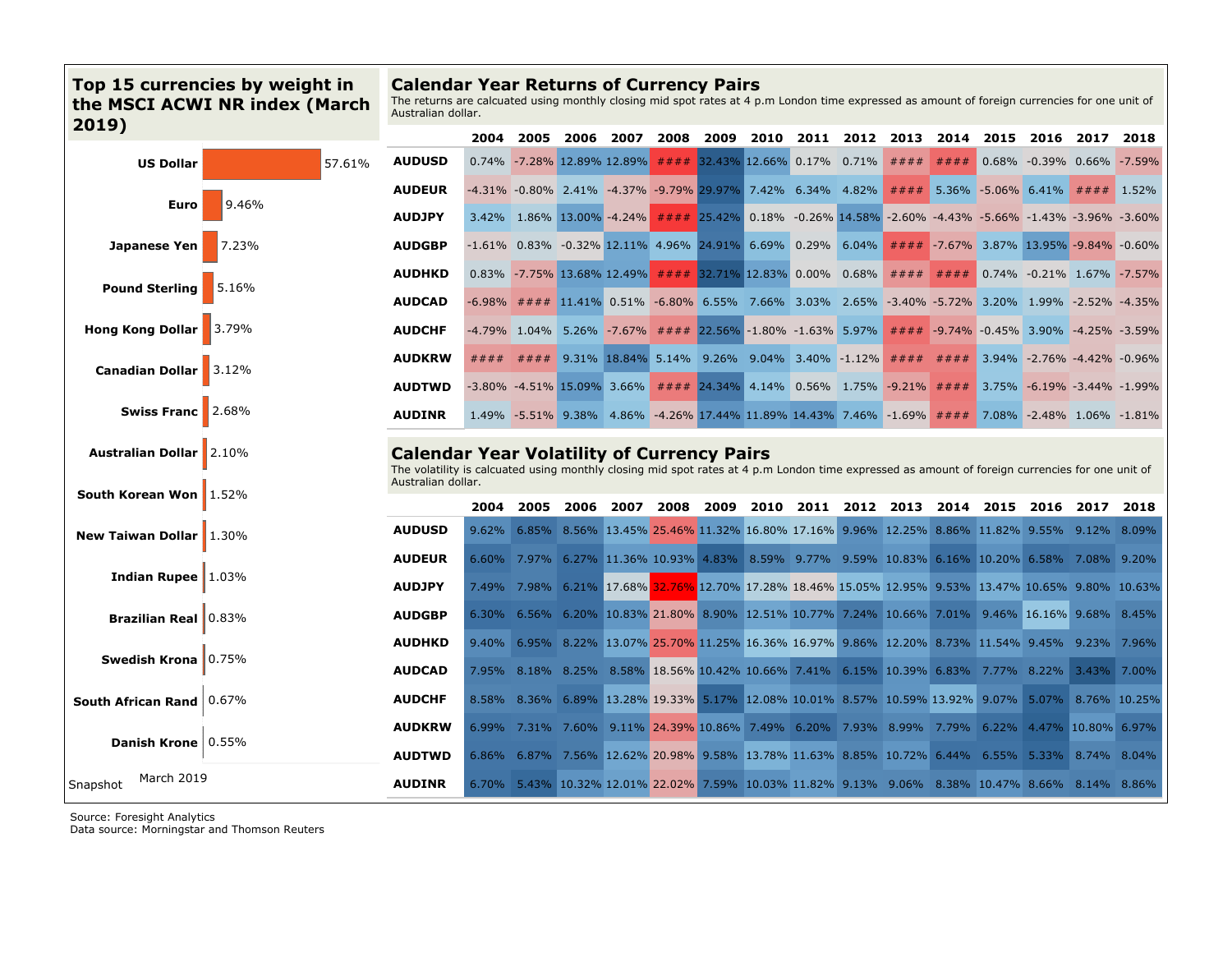# **Top 15 currencies by weight in the MSCI ACWI NR index (March 2019)**

# **Currency Pairs Returns (31.03.2019)**

The returns are calcuated using monthly closing mid spot rates at 4 p.m London time expressed as amount of foreign currencies for one unit of Australian dollar.

**AUDINR** 8.86% 8.33% 8.32% 8.91% 8.90% 9.31% 10.41%

8.32% 7.32%

8.91% 7.16% 10.35%

9.31% 9.38%

8.90% 7.93%

| <b>US Dollar</b>                 | 57.61% |                    | 1 month  | 3 month  | 6 month                     | 1 year                                                                                                                                                                                                       |          | d 2 year d 3 year           | Annualise Annualise Annualise Annualise Annualise Annualise<br>d 5 year |          |          | d 7 year d 10 year d 15 year               |
|----------------------------------|--------|--------------------|----------|----------|-----------------------------|--------------------------------------------------------------------------------------------------------------------------------------------------------------------------------------------------------------|----------|-----------------------------|-------------------------------------------------------------------------|----------|----------|--------------------------------------------|
|                                  |        | <b>AUDEUR</b>      | 1.39%    | 2.90%    | 1.57%                       | 1.52%                                                                                                                                                                                                        | $-6.01%$ | $-2.04%$                    | $-1.22%$                                                                | $-2.86%$ | 1.94%    | 0.11%                                      |
| Euro                             | 9.46%  | <b>AUDKRW</b>      | 1.04%    | 2.72%    | 0.56%                       | $-0.96%$                                                                                                                                                                                                     | $-2.70%$ | $-2.72%$                    | $-3.93%$                                                                | $-5.18%$ | $-1.62%$ | $-0.55%$                                   |
|                                  |        | <b>AUDCHF</b>      | $-0.28%$ | 2.04%    | $-0.53%$                    | $-3.59%$                                                                                                                                                                                                     | $-3.92%$ | $-1.38%$                    | $-2.93%$                                                                | $-3.90%$ | $-1.09%$ | $-2.10%$                                   |
| Japanese Yen                     | 7.23%  | <b>AUDJPY</b>      | $-0.46%$ | 1.82%    | $-4.31%$                    | $-3.60%$                                                                                                                                                                                                     | $-3.78%$ | $-3.00%$                    | $-3.83%$                                                                | $-1.21%$ | 1.41%    | $-0.11%$                                   |
| <b>Pound Sterling</b>            | 15.16% | <b>AUDTWD</b>      | 0.11%    | 1.54%    | $-0.59%$                    | $-1.99%$                                                                                                                                                                                                     | $-2.72%$ | $-3.89%$                    | $-4.94%$                                                                | $-4.64%$ | $-0.69%$ | $-0.96%$                                   |
|                                  |        | <b>AUDHKD</b>      | 0.02%    | 0.87%    | $-1.58%$                    | $-7.57%$                                                                                                                                                                                                     | $-3.06%$ | $-2.12%$                    | $-4.97%$                                                                | $-5.10%$ | 0.38%    | $-0.47%$                                   |
| Hong Kong Dollar 3.79%           |        | <b>AUDUSD</b>      | 0.02%    | 0.64%    | $-1.85%$                    | $-7.59%$                                                                                                                                                                                                     | $-3.55%$ | $-2.51%$                    | $-5.19%$                                                                | $-5.24%$ | 0.25%    | $-0.51%$                                   |
| Canadian Dollar 3.12%            |        | <b>AUDINR</b>      | $-2.32%$ | 0.08%    | $-6.35%$                    | $-1.81%$                                                                                                                                                                                                     | $-0.39%$ | $-1.09%$                    | $-2.46%$                                                                | $-0.99%$ | 3.44%    | 2.63%                                      |
|                                  |        | <b>AUDGBP</b>      | 1.79%    | $-1.47%$ | $-1.87%$                    | $-0.60%$                                                                                                                                                                                                     | $-5.33%$ | 0.70%                       | $-0.42%$                                                                | $-2.41%$ | 1.20%    | 1.82%                                      |
| Swiss Franc   2.68%              |        | <b>AUDCAD</b>      | 1.38%    | $-1.51%$ | 1.49%                       | $-4.35%$                                                                                                                                                                                                     | $-3.44%$ | $-1.66%$                    | $-1.54%$                                                                | $-1.22%$ | 0.81%    | $-0.39%$                                   |
| <b>Australian Dollar</b> 2.10%   |        | Australian dollar. |          |          |                             | <b>Periodic Volatility of Currency Pairs (31.03.2019)</b><br>The volatility is calcuated using monthly closing mid spot rates at 4 p.m London time expressed as amount of foreign currencies for one unit of |          |                             |                                                                         |          |          |                                            |
| South Korean Won   1.52%         |        |                    |          |          |                             |                                                                                                                                                                                                              |          |                             |                                                                         |          |          |                                            |
|                                  |        |                    | 1 year   |          | <b>Annualised 2</b><br>year | <b>Annualised 3</b><br>year                                                                                                                                                                                  |          | <b>Annualised 5</b><br>year | <b>Annualised 7</b><br>year                                             | year     |          | <b>Annualised 10 Annualised 15</b><br>year |
| <b>New Taiwan Dollar   1.30%</b> |        | <b>AUDUSD</b>      | 8.09%    |          | 8.53%                       | 8.76%                                                                                                                                                                                                        | 9.52%    |                             | 9.92%                                                                   | 11.98%   |          | 12.84%                                     |
| Indian Rupee $1.03\%$            |        | <b>AUDEUR</b>      | 9.20%    |          | 8.35%                       | 7.89%                                                                                                                                                                                                        |          | 8.02%                       | 8.79%                                                                   | 8.86%    |          | 8.80%                                      |
|                                  |        | <b>AUDJPY</b>      | 10.63%   |          | 10.00%                      | 10.07%                                                                                                                                                                                                       |          | 10.54%                      | 11.60%                                                                  | 13.12%   |          | 14.61%                                     |
| <b>Brazilian Real</b> 0.83%      |        | <b>AUDGBP</b>      | 8.45%    |          | 9.00%                       | 11.93%                                                                                                                                                                                                       |          | 10.57%                      | 10.32%                                                                  | 10.56%   |          | 10.90%                                     |
| Swedish Krona 0.75%              |        | <b>AUDHKD</b>      | 7.96%    |          | 8.55%                       | 8.73%                                                                                                                                                                                                        | 9.43%    |                             | 9.83%                                                                   | 11.85%   |          | 12.75%                                     |
|                                  |        | <b>AUDCAD</b>      | 7.00%    |          | 5.40%                       | 6.40%                                                                                                                                                                                                        |          | 6.71%                       | 7.18%                                                                   | 7.90%    |          | 9.01%                                      |
| South African Rand $0.67%$       |        | <b>AUDCHF</b>      | 10.25%   |          | 9.32%                       | 8.14%                                                                                                                                                                                                        |          | 9.58%                       | 9.67%                                                                   | 9.74%    |          | 10.48%                                     |

8.33% 8.21%

Source: Foresight Analytics

Snapshot March <sup>2019</sup>

Data source: Morningstar and Thomson Reuters

**AUDTWD**

8.86% 8.04%